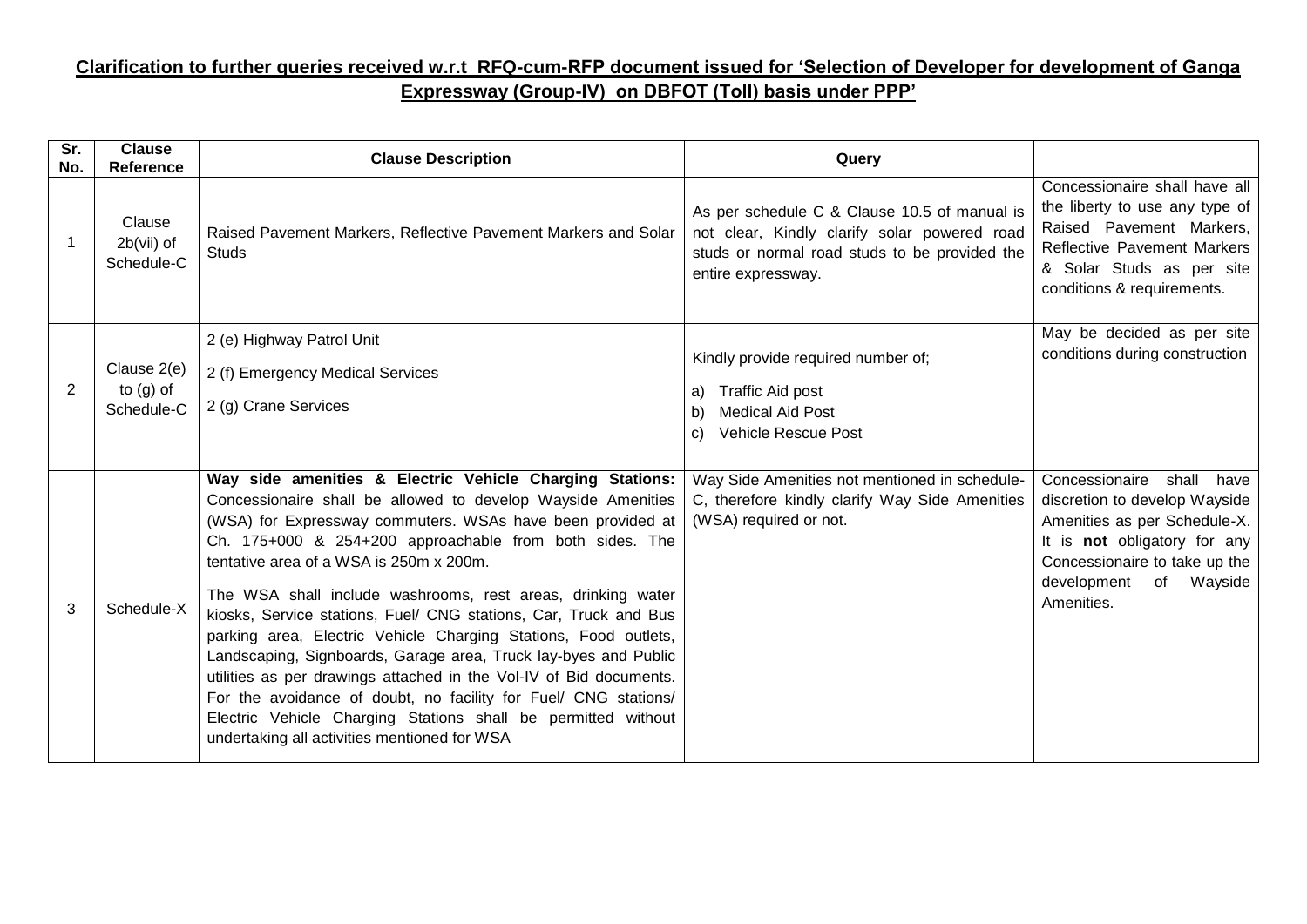| Sr.<br>No. | <b>Clause</b><br>Reference                                                                                                                             | <b>Clause Description</b>                                                                                                                                                                                                                                                                   | Query                                                                                                                                                                                                                                                                                                                                                                                                                                                                                                                  |                                                                                                                                                                                                   |
|------------|--------------------------------------------------------------------------------------------------------------------------------------------------------|---------------------------------------------------------------------------------------------------------------------------------------------------------------------------------------------------------------------------------------------------------------------------------------------|------------------------------------------------------------------------------------------------------------------------------------------------------------------------------------------------------------------------------------------------------------------------------------------------------------------------------------------------------------------------------------------------------------------------------------------------------------------------------------------------------------------------|---------------------------------------------------------------------------------------------------------------------------------------------------------------------------------------------------|
| 4          | CI 4.8.4<br>Annexure I<br>Schedule<br>B                                                                                                                | 4.8 Vehicular, Light Vehicular and Small Vehicular Underpass<br>4.8.4 Soffit level of the Underpasses shall be followed as per<br>details given in GADs of respective structures given in Vol-IV<br>(Drawings) of the Bidding documents.                                                    | As per Revised RFP cum RFQ document sub<br>clause 4.8.4, soffit level of the Underpass<br>shall be followed as per details given in GADs<br>of respective structures.<br>Being DBFOT project Concessionaire should<br>have freedom to design the entire project<br>including the FRLs and soffit levels of<br>structures and maintain the project during<br>concession period duly satisfying the site<br>relevant<br>requirement,<br>codes<br>and<br>specifications.<br>We request the Authority to kindly review and | <b>Minimum</b><br>difference<br>between OGL & Soffit level<br>shall be as mentioned in<br>respective GADs of the<br>structures.                                                                   |
|            |                                                                                                                                                        |                                                                                                                                                                                                                                                                                             | remove the said restrictive clause.                                                                                                                                                                                                                                                                                                                                                                                                                                                                                    | Not Tenable                                                                                                                                                                                       |
| 5          | Section 5 -<br>PRE-BID<br><b>CONFERE</b><br><b>NCE</b><br>Request<br>for<br>Qualificati<br>on cum<br>Request<br>for<br>Proposal<br>(RFQ<br>cum<br>RFP) | During the course of Pre-Bid conference(s), the Bidders sought<br>clarifications and made suggestions for consideration of the<br>Authority. The clarifications and suggestions made by the Bidders<br>along with its reply/decision from Authority is available on<br>UPEIDA's web portal. | As per Section 5 of revised RFQ cum RFP<br>documents issued by Authority, "the<br>clarifications and suggestions made by the<br>Bidders along with its reply/decision from<br>Authority is available on UPEIDA's web<br>portal", however the same are not available<br>on UPEIDA's web portal.<br>Request the Authority to kindly provide the<br>replies/ decision from Authority of the Pre-<br>Bid conference(s).                                                                                                    | clarifications &<br>the<br>All<br>suggestions w.r.t pre-bid<br>queries<br>finalised<br>by<br>Competent Authority have<br>already been incorporated<br>in the revised Bidding<br>Documents itself. |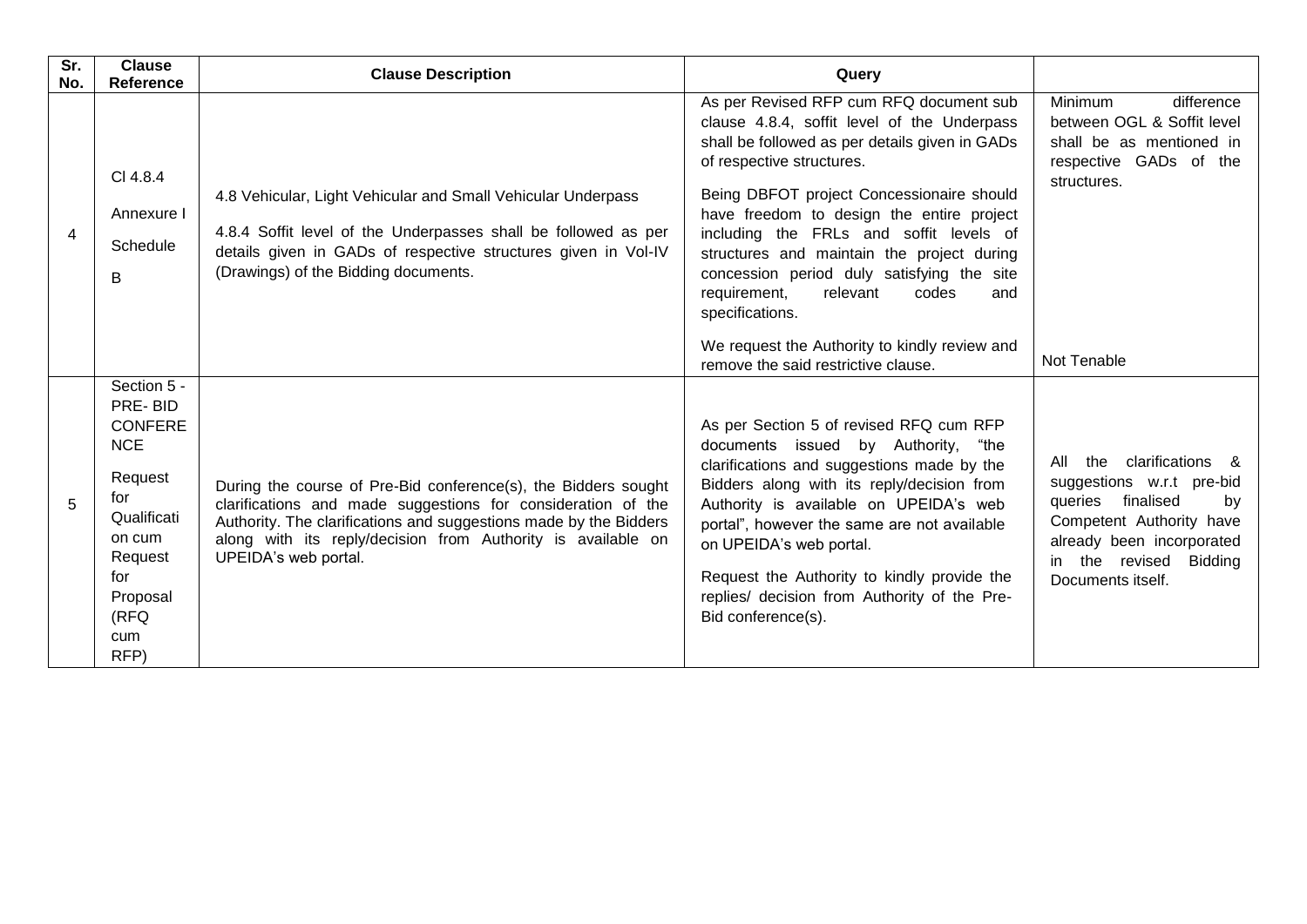| Sr.<br>No.     | <b>Clause</b><br><b>Reference</b>      | <b>Clause Description</b>                                                                                                                                                                                                                                                                                                                                                                              |                      |                                    |                      |                                           |                           |                       |                                   |                                                                                                                                                                                                                           | Query                                                                                                                                                                                                                                                                                                                                                                                                                                                                                                                                                                                                                                                                                       |                                                                                                                                                                           |
|----------------|----------------------------------------|--------------------------------------------------------------------------------------------------------------------------------------------------------------------------------------------------------------------------------------------------------------------------------------------------------------------------------------------------------------------------------------------------------|----------------------|------------------------------------|----------------------|-------------------------------------------|---------------------------|-----------------------|-----------------------------------|---------------------------------------------------------------------------------------------------------------------------------------------------------------------------------------------------------------------------|---------------------------------------------------------------------------------------------------------------------------------------------------------------------------------------------------------------------------------------------------------------------------------------------------------------------------------------------------------------------------------------------------------------------------------------------------------------------------------------------------------------------------------------------------------------------------------------------------------------------------------------------------------------------------------------------|---------------------------------------------------------------------------------------------------------------------------------------------------------------------------|
| 6              | $CI 4.1.2$ (d)                         | 4.1 Conditions Precedent<br>4.1.2 (d) procured approval of the Railway authorities in the form<br>of a general arrangement drawing that would enable the<br>Concessionaire to construct road over bridges/ under bridges at<br>level crossings on the Project Expressway in accordance with the<br>Specifications and Standards and subject to the terms and<br>conditions specified in such approval. |                      |                                    |                      |                                           |                           |                       |                                   |                                                                                                                                                                                                                           | As per Revised RFP cum RFQ document,<br>DCA Article 4 (Condition Precedent) sub<br>clause 4.1.2 (d). Authority to procure approval<br>of the Railway authorities in the form of a<br>general arrangement drawing that would<br>enable the Concessionaire to construct road<br>over bridges/ under bridges at level crossings<br>on the Project Expressway in accordance with<br>the Specifications and Standards and subject<br>to the terms and conditions specified in such<br>approval.<br>We request the Authority to kindly confirm if<br>any charges like supervision or maintenance<br>for ROBs/ RUBs to be built payable to Railway<br>Authorities would be borne by the Authority. | Charges<br>required<br>by<br>Railways<br>of<br>in<br>respect<br>of<br>GAD<br>approval<br>and<br>Construction, Maintenance of<br>ROB shall be borne<br>by<br><b>UPEIDA</b> |
| $\overline{7}$ | Clause 3,<br>Annexure I,<br>Schedule B | Intersection and Grade Separators                                                                                                                                                                                                                                                                                                                                                                      |                      |                                    |                      |                                           |                           |                       |                                   | 1. Flyover Proposed at Km 487+285. As per Schedule<br>B, width of flyover on MCW is 2 x 21.25m, however<br>as per GAD of structures width of structure is<br>GAD.<br>21.25m + 25.75m. Kindly clarify the width of flyover | 1. Width of the Flyover shall be<br>21.25m + 25.75m as per                                                                                                                                                                                                                                                                                                                                                                                                                                                                                                                                                                                                                                  |                                                                                                                                                                           |
|                |                                        | S<br>N<br>$\mathbf{o}$                                                                                                                                                                                                                                                                                                                                                                                 |                      | Details of Flyover/<br>Interchange |                      | Flyover on<br>Main<br>Carriageway         |                           |                       | Flyover on loop of<br>Interchange |                                                                                                                                                                                                                           | at km 487+285.<br>2. Flyover proposed at Km 600+457. As per Schedule                                                                                                                                                                                                                                                                                                                                                                                                                                                                                                                                                                                                                        |                                                                                                                                                                           |
|                |                                        |                                                                                                                                                                                                                                                                                                                                                                                                        | Type of<br>Structure | Type of<br>Interchange             | Proposed<br>Chainage | Type of<br>Crossing                       | Clear Span<br>Arrangement | Width of<br>Structure | Clear Span<br>Arrangement         | Width of<br>Structure (m)                                                                                                                                                                                                 | B, clear span of flyover is 2 x 45m, however as per<br>GAD of structures clear span is 2x 34.86m. Kindly<br>clarify the span length of flyover at km 487+285.                                                                                                                                                                                                                                                                                                                                                                                                                                                                                                                               | 2. Clear Span of the Flyover<br>shall be 2X35.73m as per<br>GAD.                                                                                                          |
|                |                                        | 2                                                                                                                                                                                                                                                                                                                                                                                                      | Flyov<br>er          | Double<br>Trump<br>et              | $487 + 28$<br>5      | <b>NH-31</b>                              | 2x30                      | 2x21.<br>25           | 2x3<br>$\Omega$                   | 1x27.5<br>$\Omega$                                                                                                                                                                                                        |                                                                                                                                                                                                                                                                                                                                                                                                                                                                                                                                                                                                                                                                                             |                                                                                                                                                                           |
|                |                                        | 6                                                                                                                                                                                                                                                                                                                                                                                                      | Flyov<br>er          | Trump<br>et                        | 600+45<br>7          | <b>NH 19</b><br>(Prayagr<br>aj<br>Bypass) | 2x45                      | 1x27.<br>50           | $\cdots$                          | $\sim$ $\sim$                                                                                                                                                                                                             |                                                                                                                                                                                                                                                                                                                                                                                                                                                                                                                                                                                                                                                                                             |                                                                                                                                                                           |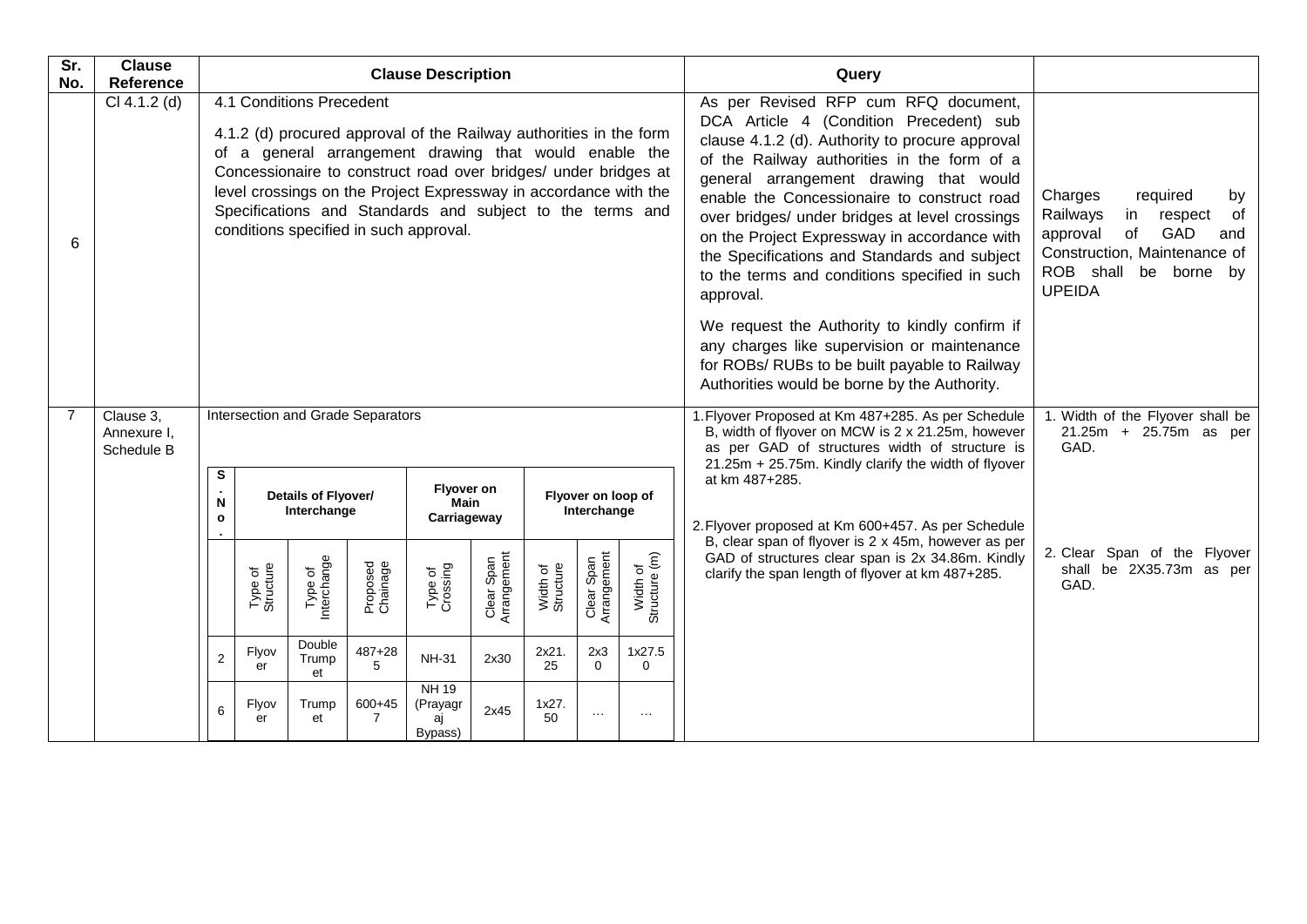| Sr.<br>No. | <b>Clause</b><br>Reference      |             |                                            | <b>Clause Description</b>        |                                                                                                                                                                                                                                                                                                                                                                                                             |                             | Query                                                                                                                                                                                                                                                                            |                                                                                                                                                                                                                                                                                                                                                                                                                              |                                                                       |
|------------|---------------------------------|-------------|--------------------------------------------|----------------------------------|-------------------------------------------------------------------------------------------------------------------------------------------------------------------------------------------------------------------------------------------------------------------------------------------------------------------------------------------------------------------------------------------------------------|-----------------------------|----------------------------------------------------------------------------------------------------------------------------------------------------------------------------------------------------------------------------------------------------------------------------------|------------------------------------------------------------------------------------------------------------------------------------------------------------------------------------------------------------------------------------------------------------------------------------------------------------------------------------------------------------------------------------------------------------------------------|-----------------------------------------------------------------------|
| 8          | Clause 9.2.<br>Schedule B       |             | Minor Bridges on Expressway & Service Road |                                  |                                                                                                                                                                                                                                                                                                                                                                                                             |                             | As per Schedule B, proposed Width of Minor<br>bridge at Km 487+679 on MCW is 1 x 21.25 +<br>1x32.75m i.e. 54m, however as per GAD Proposed                                                                                                                                       | Width of minor Bridge on Main<br>Carriageway shall be 21.25m +<br>32.75m (with 5m wide median)<br>as per GAD.                                                                                                                                                                                                                                                                                                                |                                                                       |
|            |                                 | S.No.<br>21 | Proposed<br>Chainage<br>487+679*@          | Clear Span<br>Arrangement<br>1x8 | Minor Bridges on Main Carriageway<br>Width of Structure<br>1x21.25+1x32.75                                                                                                                                                                                                                                                                                                                                  | Skew Angle,<br>if any<br>58 | width of Minor bridge on MCW is 45.5m. Kindly<br>clarify the width of minor bridge                                                                                                                                                                                               |                                                                                                                                                                                                                                                                                                                                                                                                                              |                                                                       |
| 9          | Clause 9.2,<br>Schedule B       |             | Minor Bridges on Expressway & Service Road |                                  | Minor Bridges on Service Road/ Slip Road/ Ramp/ Loops                                                                                                                                                                                                                                                                                                                                                       |                             | As per Schedule B, skew angle of Minor bridge at<br>Km 555+130 is 0 however as per GAD Skew                                                                                                                                                                                      | Skew<br>angle of the Minor                                                                                                                                                                                                                                                                                                                                                                                                   |                                                                       |
|            |                                 |             | S.No.                                      | Proposed<br>Chainage             | Clear Span<br>Arrangeme<br>nt                                                                                                                                                                                                                                                                                                                                                                               | Width of<br>Structure       | Skew Angle,<br>if any                                                                                                                                                                                                                                                            | angle is 25 deg. Kindly clarify the skew angle of<br>Minor<br>bridge<br>at<br>Km.<br>$51 - 52$ .                                                                                                                                                                                                                                                                                                                             | bridge shall be 19 degrees<br>(LHS) & 25 degrees (RHS) as<br>per GAD. |
|            |                                 | 51-52       | On Diamond<br>Interchange<br>555+130       | 1x10                             | 1x11.50                                                                                                                                                                                                                                                                                                                                                                                                     | $\Omega$                    |                                                                                                                                                                                                                                                                                  |                                                                                                                                                                                                                                                                                                                                                                                                                              |                                                                       |
| 10         | Clause 15,<br><b>Schedule B</b> | Scope;      |                                            |                                  | Change of Scope: The length of Structures and bridges specified<br>hereinabove shall be treated as an approximate assessment. The<br>actual lengths as required on the basis of detailed investigations<br>shall be determined by the Concessionaire in accordance with the<br>specifications and standards. Any variations in the lengths<br>specified in this Schedule-B shall not constitute a Change of |                             | Any variation in length of structure will increase<br>or decrease the cost of Structure which would be<br>difficult to assess at bidding stage.<br>Request the Authority to consider variation in<br>length or width of structure specified in<br>schedule B as Change of Scope. | The length of Structures &<br>bridges<br>specified<br>herein<br>Schedule-B is minimum. The<br>actual lengths as required on<br>of<br>basis<br>detailed<br>the<br>shall<br>investigations<br>be<br>determined<br>by<br>the<br>Concessionaire<br>in<br>with<br>accordance<br>the<br>Specifications & standards.<br>Any variations in the lengths<br>specified in this Schedule-B<br>shall not constitute a Change<br>of Scope. |                                                                       |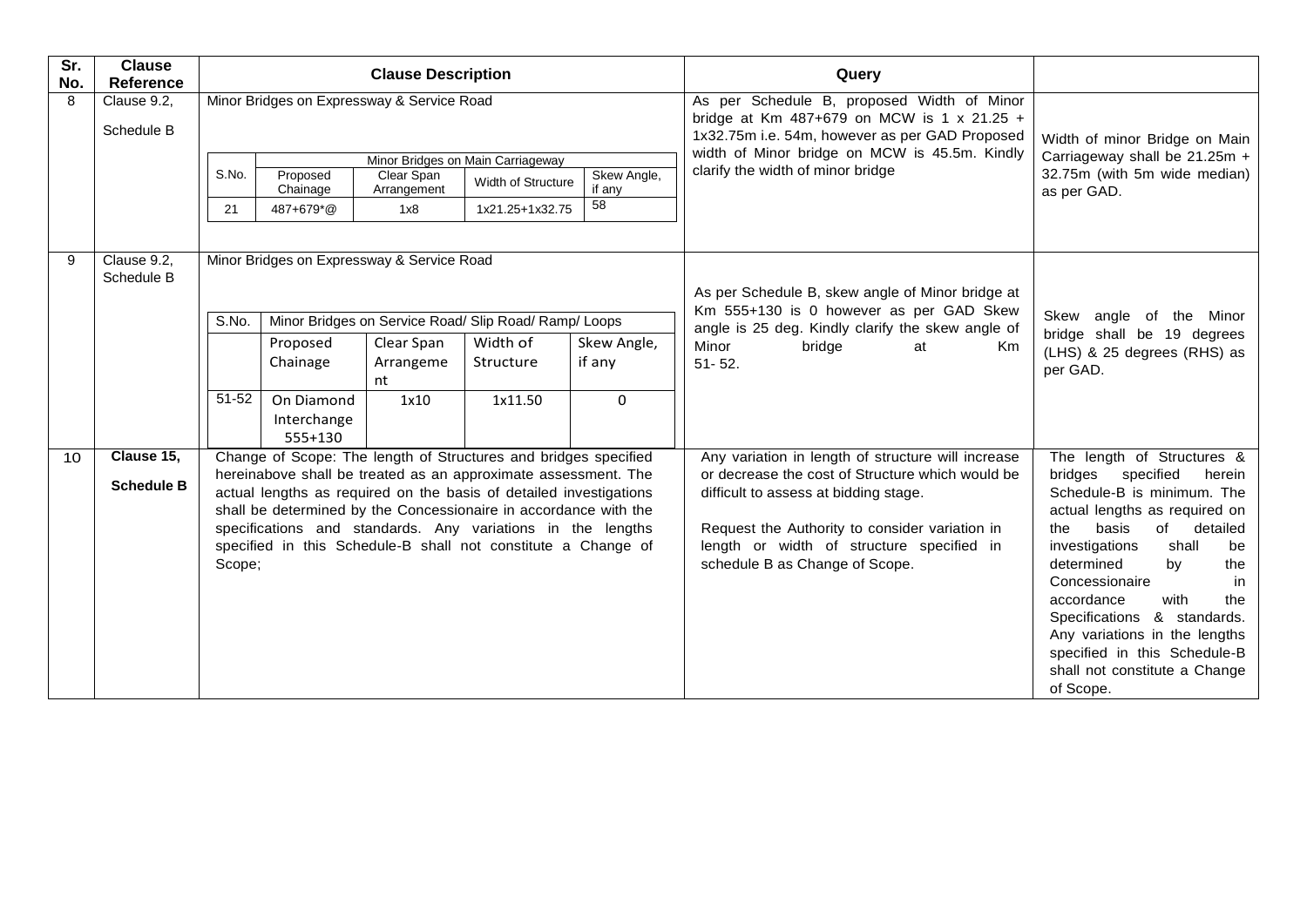| Sr.       | <b>Clause</b>        | <b>Clause Description</b>                                                                              | Query                                        |                                |
|-----------|----------------------|--------------------------------------------------------------------------------------------------------|----------------------------------------------|--------------------------------|
| No.<br>11 | Reference<br>General | Canal/River training works                                                                             | Kind request Authority to specify the Scope  | Actual Canal/River training    |
|           |                      | There are few Bridges and Culverts where Canal/ River/ Stream is                                       | of Canal/River Training works in Schedule B. | works shall be executed, if    |
|           |                      | diverted by proposing the Canal/River training works (these are                                        |                                              | required,<br>as<br>per<br>site |
|           |                      | shown in the P&P Drawings). For e.g Canal training proposed at                                         |                                              | conditions at the time of      |
|           |                      | following locations                                                                                    |                                              | execution, in consultation     |
|           |                      | 1. Box Culvert at Km 464+826                                                                           |                                              | with Independent Engineer      |
|           |                      | 2. Box Culvert at Km 467+826                                                                           |                                              | & Authority.                   |
|           |                      | 3. Box Culvert at Km 475+345                                                                           |                                              | No Change of Scope             |
|           |                      | 4. Minor Bridge at Km 489+464                                                                          |                                              | shall be considered for        |
|           |                      | 5. Minor Bridge at Km 492+466                                                                          |                                              | variation in length            |
|           |                      | 6. Minor Bridge at Km 494+015                                                                          |                                              |                                |
|           |                      | 7. Box Culvert at Km 502+561                                                                           |                                              |                                |
|           |                      | 8. Minor Bridge at Km 504+217                                                                          |                                              |                                |
|           |                      | 9. Box Culvert at Km 505+560                                                                           |                                              |                                |
|           |                      | 10. Box Culvert at Km 514+845                                                                          |                                              |                                |
|           |                      | 11. Minor Bridge at Km 518+675                                                                         |                                              |                                |
|           |                      | 12. Box Culvert at Km 520+377                                                                          |                                              |                                |
|           |                      | 13. Box Culvert at Km 523+864                                                                          |                                              |                                |
|           |                      | 14. Canal Training from Km 529+000 to 529+800 RHS                                                      |                                              |                                |
|           |                      | 15. Canal Training from Km 530+700 to 530+800 RHS<br>16. Canal Training from Km 536+900 to 537+200 RHS |                                              |                                |
|           |                      | 17. Box Culvert at Km 544+563                                                                          |                                              |                                |
|           |                      | 18. Box Culvert at Km 546+710                                                                          |                                              |                                |
|           |                      | 19. Box Culvert at Km 558+840                                                                          |                                              |                                |
|           |                      | 20. Canal Training from Km 563+000 to 563+800 LHS                                                      |                                              |                                |
|           |                      | 21. Canal Training from Km 576+600 to 577+000 LHS                                                      |                                              |                                |
|           |                      | 22. Canal Training from Km 577+600 to 578+000 RHS                                                      |                                              |                                |
|           |                      | 23. Box Culvert at Km 582+503                                                                          |                                              |                                |
|           |                      | 24. Minor Bridge at Km 585+957                                                                         |                                              |                                |
|           |                      | However the location, length and the type of River training works                                      |                                              |                                |
|           |                      | are not specified in the Schedule B                                                                    |                                              |                                |